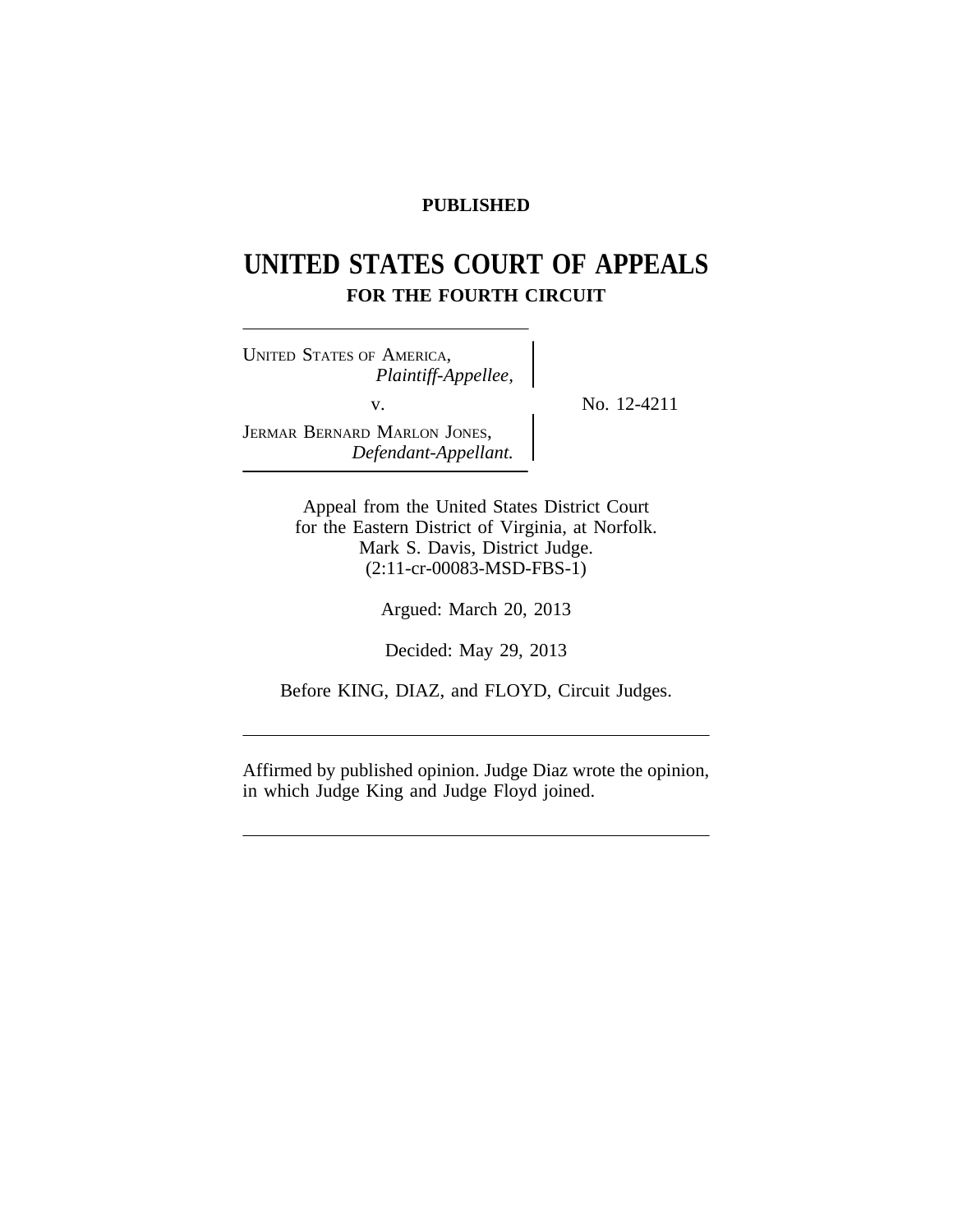### **COUNSEL**

**ARGUED:** James R. Theuer, Norfolk, Virginia, for Appellant. Randy Carl Stoker, OFFICE OF THE UNITED STATES ATTORNEY, Norfolk, Virginia, for Appellee. **ON BRIEF:** Neil H. MacBride, United States Attorney, Alexandria, Virginia, Joseph E. DePadilla, Assistant United States Attorney, OFFICE OF THE UNITED STATES ATTORNEY, Norfolk, Virginia; Gillian R. Whitford-McHale, Law Student, UNI-VERSITY OF VIRGINIA, Charlottesville, Virginia, for Appellee.

## **OPINION**

DIAZ, Circuit Judge:

A federal jury convicted Jermar Jones of several criminal counts stemming from his participation in a scheme to arrange fraudulent marriages between Navy sailors and foreign nationals. The district court sentenced Jones to fifty-two months' imprisonment for each count of conviction, all to be served concurrently. On appeal, Jones asserts two Sixth Amendment errors. First, he contends the admission of hearsay statements made on recorded prison telephone calls violated the Confrontation Clause of the Sixth Amendment. Second, Jones argues the district court's refusal to strike a juror for cause violated his Sixth Amendment right to an impartial jury.

Jones also challenges two sentencing decisions by the district court. First, he asserts the district court erred in grouping the counts of conviction under the United States Sentencing Guidelines. Second, Jones argues that the district court erred in calculating the total loss amount under the Sentencing Guidelines.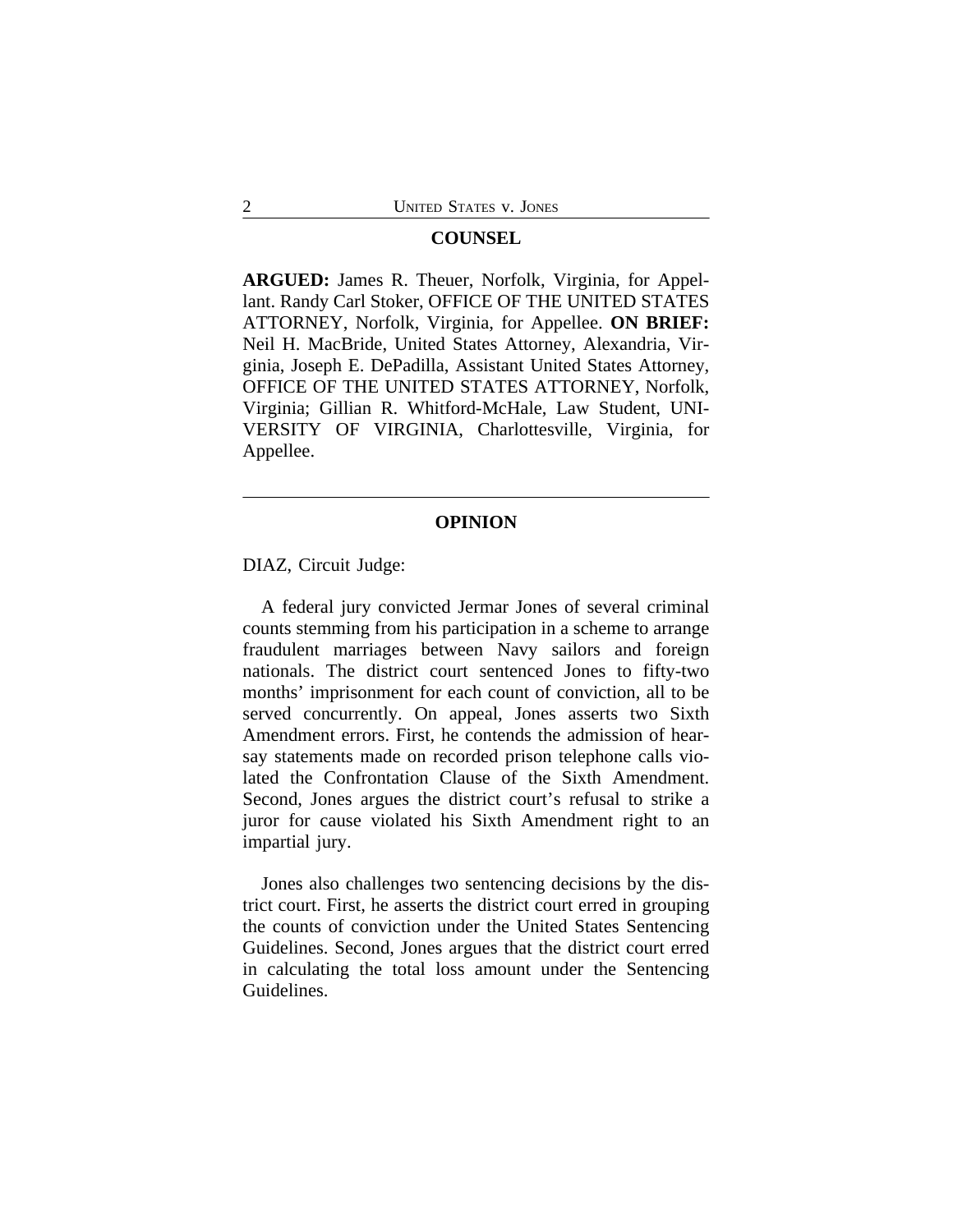As we explain, we conclude that the district court did not err at either the guilt or sentencing phases. Accordingly, we affirm.

I.

Jermar Jones served in the United States Navy for several years. Between 2006 and 2008, Jones and codefendant Justin Robbins orchestrated several fraudulent marriages between several of his shipmates and foreign nationals. The arrangements provided mutual benefits. The sailor would receive a monthly "Basic Allowance for Housing" ("BAH") stipend to support his spouse, while the foreign national would enjoy an opportunity to secure permanent residency in the United States. For his matchmaking services, Jones would either require the alien spouse to pay him a fee or demand receipt of his shipmate's "back pay"—funds paid to the sailor for the interim period between his marriage and the commencement of his BAH stipend.

Jones individually arranged the marriages of (1) Chitara Bowers and Otis Jones ("Otis"); (2) Ruben Ortiz and Devenee Duncan; (3) Darius Alexander and Nasara Smith; and (4) Andrea Wallace and Ashton Antoine. In addition to coordinating the nuptials, on multiple occasions Jones intimidated the participants to preserve the conspiracy. For example, when the Naval Criminal Investigative Service ("NCIS") began looking into the validity of the marriages, Jones threatened Alexander and Bowers and warned them not to cooperate, telling Bowers he would "handle" her and that he knew "where [you] stay at." J.A. 200.

A grand jury returned an eleven-count indictment charging Jones with one count of conspiracy to commit marriage fraud under 18 U.S.C. § 371 and 8 U.S.C. § 1325(c), four counts of aiding and abetting marriage fraud under 18 U.S.C. § 2 and 8 U.S.C. § 1325(c), three counts of aiding and abetting false claims to the United States Navy under 18 U.S.C. §§ 287 and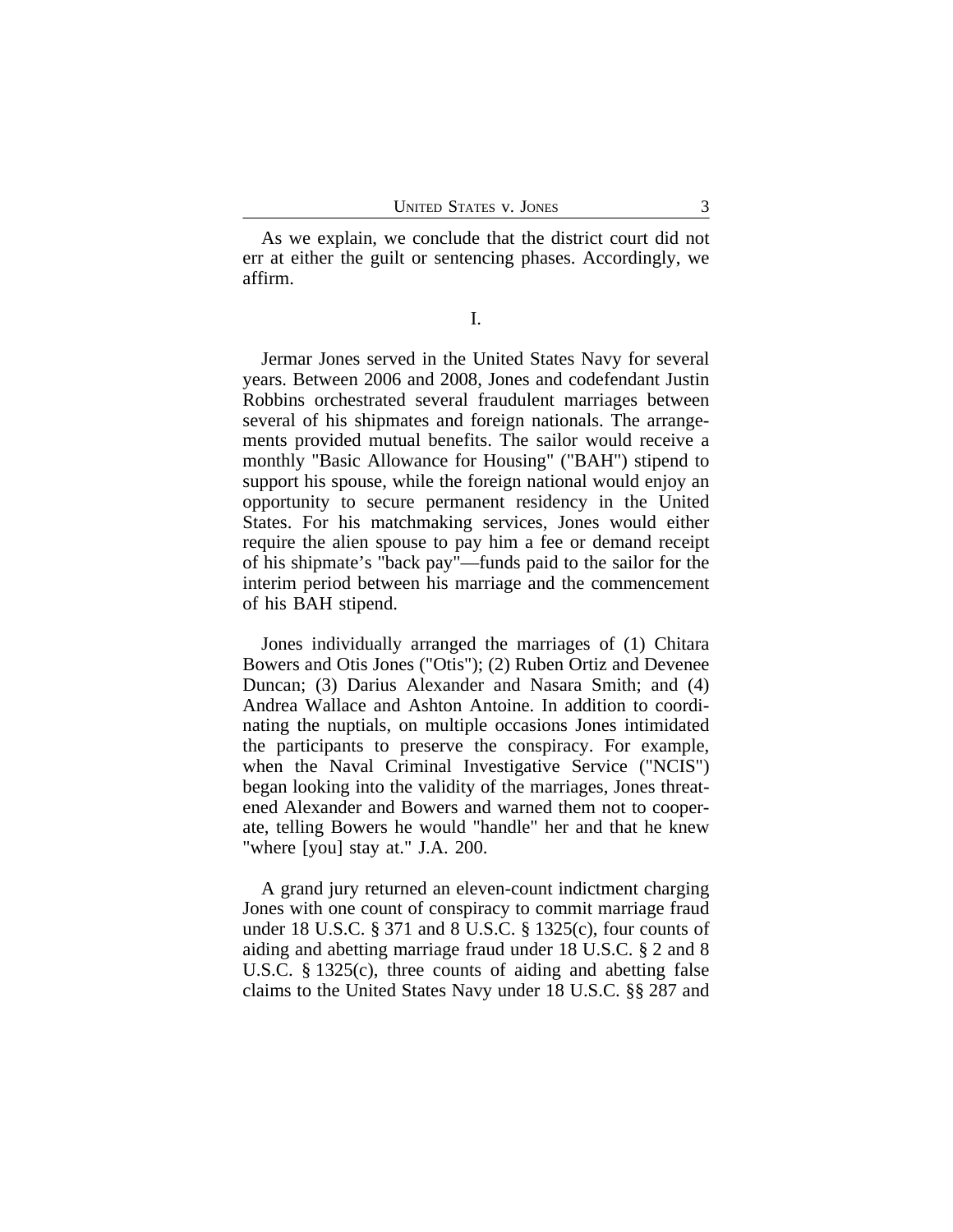2, two counts of witness tampering under 18 U.S.C. § 1512(b)(3), and one count of making a false statement to the NCIS under 18 U.S.C. § 1001(a)(2).

During jury selection, Juror No. 42 disclosed that she was the host of a conservative radio talk show that discussed immigration issues. When asked about her views on illegal immigration, Juror No. 42 stated that "[m]y mom was naturalized . . . and she said, do you know, I came here legally and I did what I had to to come to this country legally, and everybody else should have to do the same thing. And I agree with that sentiment." J.A. 38-39. Juror No. 42 admitted that "[m]y show is conservative," J.A. 38, but gave assurances that she could decide the case impartially. The district court denied Jones's motion to strike the juror for cause.

At trial, most members of the conspiracy testified against Jones, claiming that Jones facilitated fraudulent marriages for them and others. The government also introduced three jailhouse phone conversations between Jones and his cousin Otis. One of these conversations included a three-way call between Jones, Otis, and Jones's uncle Austin Jones ("Austin"). The phone calls were recorded by the Chesapeake Correctional Center ("CCC"), where Otis was incarcerated. Before a call from a prisoner is connected, the inmate telephone system broadcasts an advisory to the parties that "all calls are subject to recording." J.A. 76.

During one jailhouse phone call, Jones told Otis "don't let em . . . try to break you, man. . . . We have everything safe for you[.]" J.A. 479. Similarly, Jones instructed Otis to "tell them men there is no fraud, no fraud. Tell your, tell your, tell your attorney to give me a call, man." J.A. 504. Jones also suggested that his family would support Otis should he return home to Grenada. Finally, Otis and Jones both expressed concern that NCIS agents would secure Bower's cooperation.

Perhaps the most damaging statement occurred when Austin joined one of the jailhouse calls and told Otis: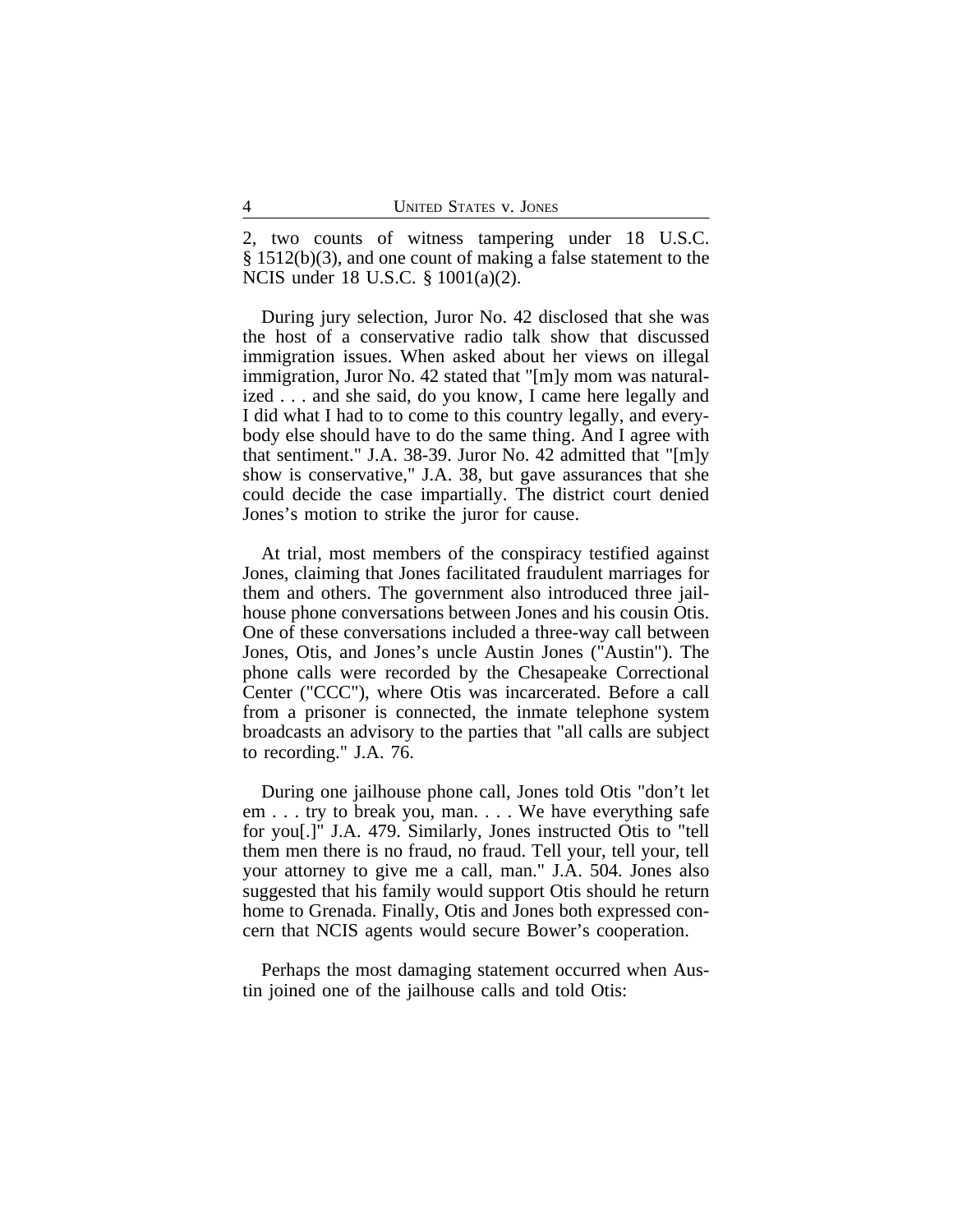Tell them you didn't conspire to do anything; you just, you, you, you married this woman because you saw her, you fell in love with her and all this stuff, you know, and just tell him exactly. That's how it is; you didn't conspire, that's not conspiracy!

J.A. 491. Defense counsel objected that the statements by Otis and Austin were inadmissible hearsay. The district court, however, admitted the statements under the coconspirator exclusion to hearsay, Fed. R. Evid.  $801(d)(2)(E)$ , and to provide context to the admissible statements of Jones.

After a four-day trial, the jury convicted Jones on all counts. At sentencing, Jones objected to the presentence report ("PSR") that only grouped one of the two witness tampering counts (Count 10) with the false claims counts (Counts 6–8). The district court overruled that objection, sentenced Jones to fifty-two months' imprisonment on each count of conviction, all to run concurrently, and ordered \$134,702.39 in restitution.

#### II.

We first address Jones's objection to the admission of the prison telephone calls. Before the district court, Jones tied his objection to the non-constitutional hearsay prohibition of Federal Rule of Evidence 802. On appeal, Jones has switched course and raised a Confrontation Clause challenge. We generally limit our review of claims not properly preserved in the district court to plain error. Jones, however, argues that plain error review should not apply because any Confrontation Clause objection would have been futile after the district court ruled the evidence admissible under the coconspirator exclusion to hearsay. We need not decide that question for, as we explain below, no Confrontation Clause violation occurred.

The Sixth Amendment provides: "In all criminal prosecutions, the accused shall enjoy the right to . . . be confronted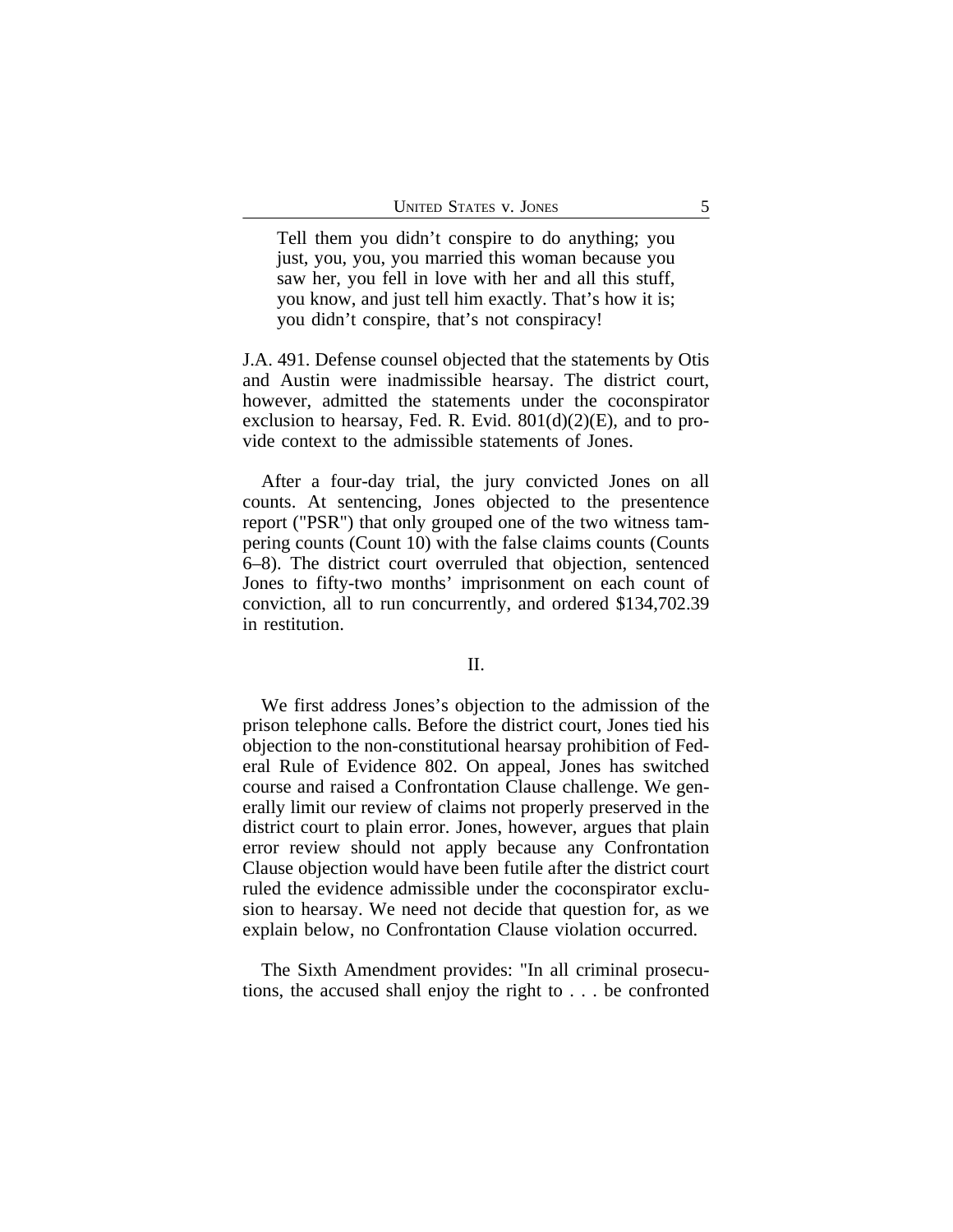with witnesses against him." This constitutional right to confrontation bars extrajudicial "testimonial statements of a witness who did not appear at trial unless he was unavailable to testify, and the defendant had had a prior opportunity for cross-examination." *Crawford v. Washington*, 541 U.S. 36, 53-54 (2004).

While Jones concedes that his statements on the phone calls were admissible under the party opponent exception to hearsay, *see* Fed. R. Evid. 801(d)(2)(A), he challenges the admission of the statements made by Otis and Austin during the calls. Specifically, Jones now contends that Otis and Austin gave "testimonial" statements on the prison phone calls without Jones having had the opportunity to cross-examine the declarants before or at trial. We disagree with Jones's argument.

While the Supreme Court has postponed "any effort to spell out a comprehensive definition of 'testimonial,'" *Michigan v. Bryant*, 131 S. Ct. 1143, 1153 (2011) (internal quotations omitted), it has limited the Confrontation Clause's reach to those statements "made under circumstances which would lead an objective witness reasonably to believe that the statements would be available for use at a later trial." *Crawford*, 541 U.S. at 52.\* We have paraphrased this standard to mean that statements are testimonial when "a reasonable person in the declarant's position would have expected his statements to be used at trial—that is, whether the declarant would have expected or intended to 'bear witness' against another in a later proceeding." *United States v. Udeozor*, 515 F.3d 260, 268 (4th Cir. 2008).

In conducting that contextual inquiry, we reject the propo-

<sup>\*</sup>The Court in *Bryant* emphasized that "the most important instances in which the Clause restricts the introduction of out-of-court statements are those in which state actors are involved in a formal, out-of-court interrogation of a witness to obtain evidence for trial." 131 S. Ct. at 1155.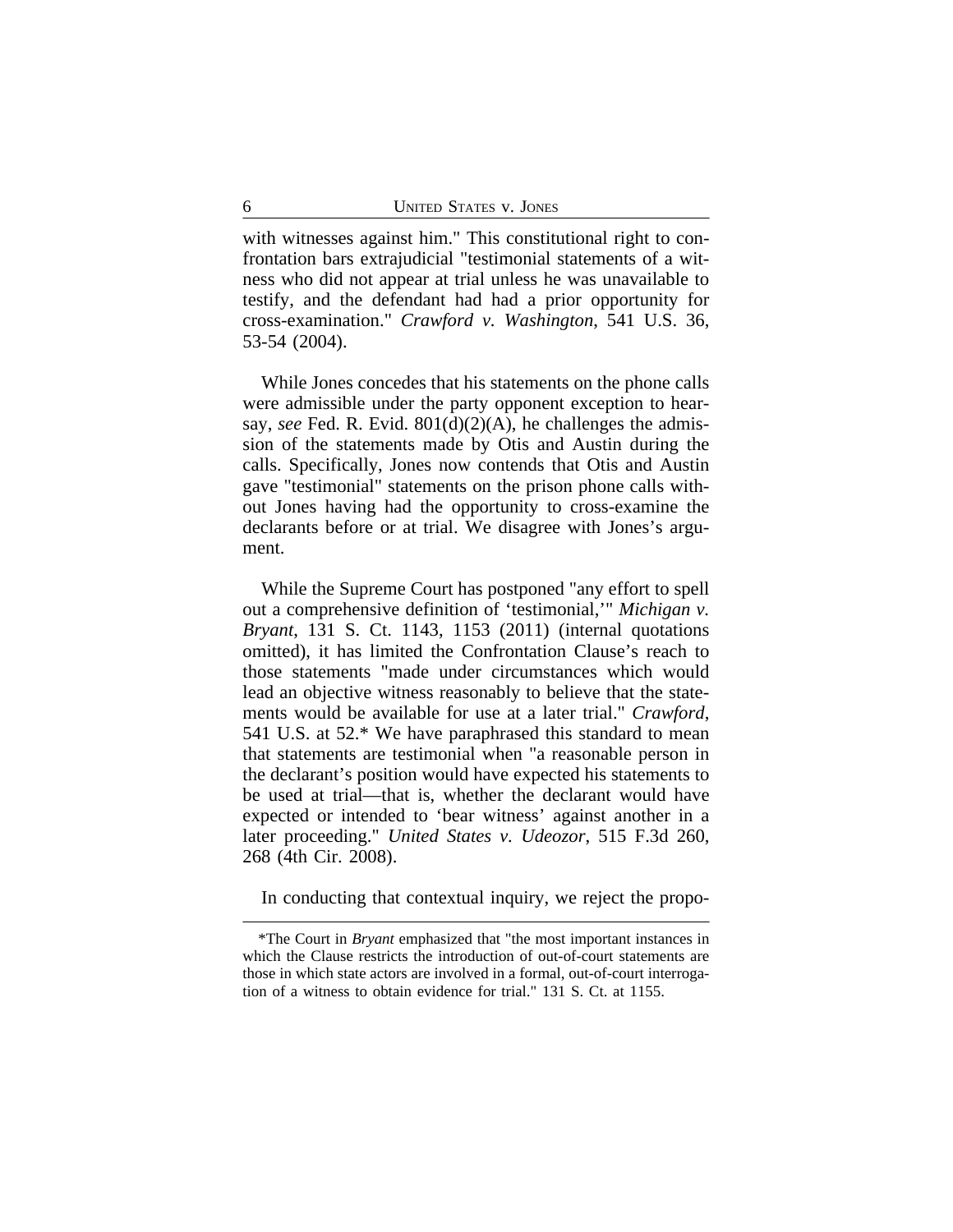| <b>UNITED STATES V. JONES</b> |  |  |
|-------------------------------|--|--|
|-------------------------------|--|--|

sition advanced by Jones that a declarant's knowledge that he is being recorded is dispositive. Even if Otis and Austin were aware that the prison was recording their conversation, a declarant's understanding that a statement could potentially serve as criminal evidence does not necessarily denote "testimonial" intent. *See Davis v. Washington*, 547 U.S. 813, 822 (2006) (holding statements made during 911 emergency phone call were non-testimonial when uttered only "to enable police assistance to meet an ongoing emergency"); *United States v. Shavers*, 693 F.3d 363, 390, 395-96 (3d Cir. 2012) (holding that inmates who received advisory that prison phone calls were recorded did not give "testimonial" statements); *United States v. Ellis*, 460 F.3d 920, 926 (7th Cir. 2006) ("[T]he mere fact a person creating a business record (or other similar record) knows the record might be used for criminal prosecution does not by itself make that record testimonial.").

Put another way, just because recorded statements are used at trial does not mean they were "created for trial." *United States v. Cabrera-Beltran*, 660 F.3d 742, 752 (4th Cir. 2011). As with 911 emergency services, a hospital, or a business, a prison has a significant institutional reason for recording phone calls outside of procuring forensic evidence—i.e., policing its own facility by monitoring prisoners' contact with individuals outside the prison. To adopt the rule Jones proposes would require us to conclude that all parties to a jailhouse phone call categorically intend to bear witness against the person their statements may ultimately incriminate.

Otis and Austin certainly did not speak on these phone calls for that reason. Nowhere in these casual conversations, which primarily concerned Otis's emotional state and the prison conditions at CCC, do either Otis or Austin demonstrate an intent to 'bear witness' against Jones. In fact, any incriminating statement made during these conversations tended to also incriminate them in the fraudulent scheme.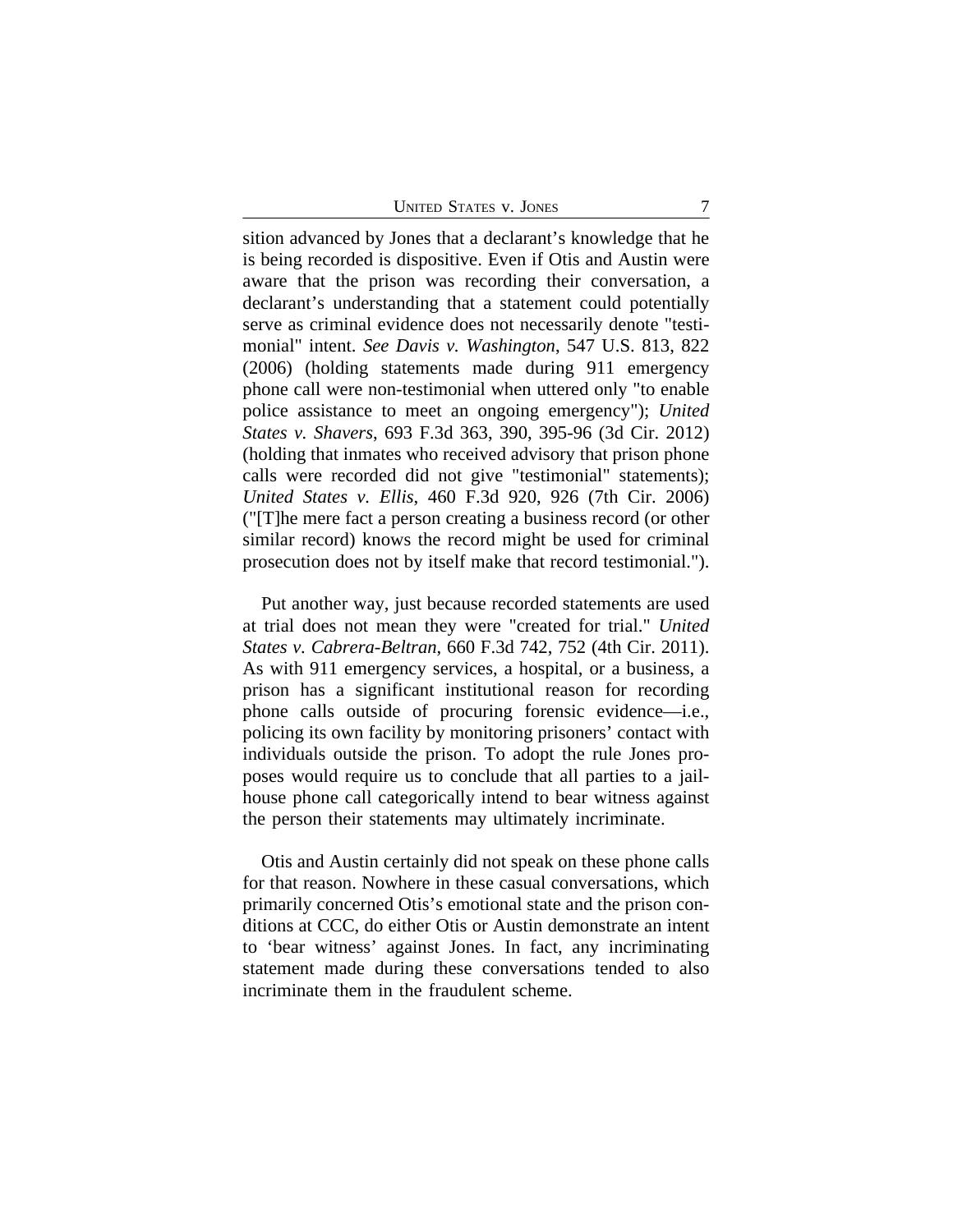Because we are satisfied that the statements made by Otis and Austin on the prison telephone calls were not testimonial, their admission did not violate the Confrontation Clause.

### III.

Next, Jones asserts that the decision by the district court to impanel Juror No. 42 violated his Sixth Amendment right to a trial by an impartial jury. Jones claims the juror harbored a "conservative" bias toward the issue of illegal immigration, and as his criminal conduct involved facilitating illegal immigration through marriage fraud, that bias affected the juror's determination of his guilt. We disagree with Jones.

"It is the settled law of this circuit that a district judge retains a very broad discretion in deciding whether to excuse a juror for cause and his decision will not be overturned except for manifest abuse of that discretion." *United States v. Turner*, 389 F.3d 111, 115 (4th Cir. 2004) (internal quotations omitted). "In selecting a jury, the trial judge is in the best position to make judgments about the impartiality and credibility of potential jurors based on the judge's own evaluations of responses to questions." *Cabrera-Beltran*, 660 F.3d at 749 (internal quotations omitted).

The district court properly exercised its discretion here. To begin with, Juror No. 42's belief that aliens should comply with immigration laws, and her work as a conservative radio talk show host where she discussed such issues, were not a per se bar to serving as a juror in this case. Because jurors will have opinions from their life experiences, it would be impractical for the Sixth Amendment to require that each juror's mind be a tabula rasa:

To hold that the mere existence of any preconceived notion as to the guilt or innocence of an accused, without more, is sufficient to rebut the presumption of a prospective juror's impartiality would be to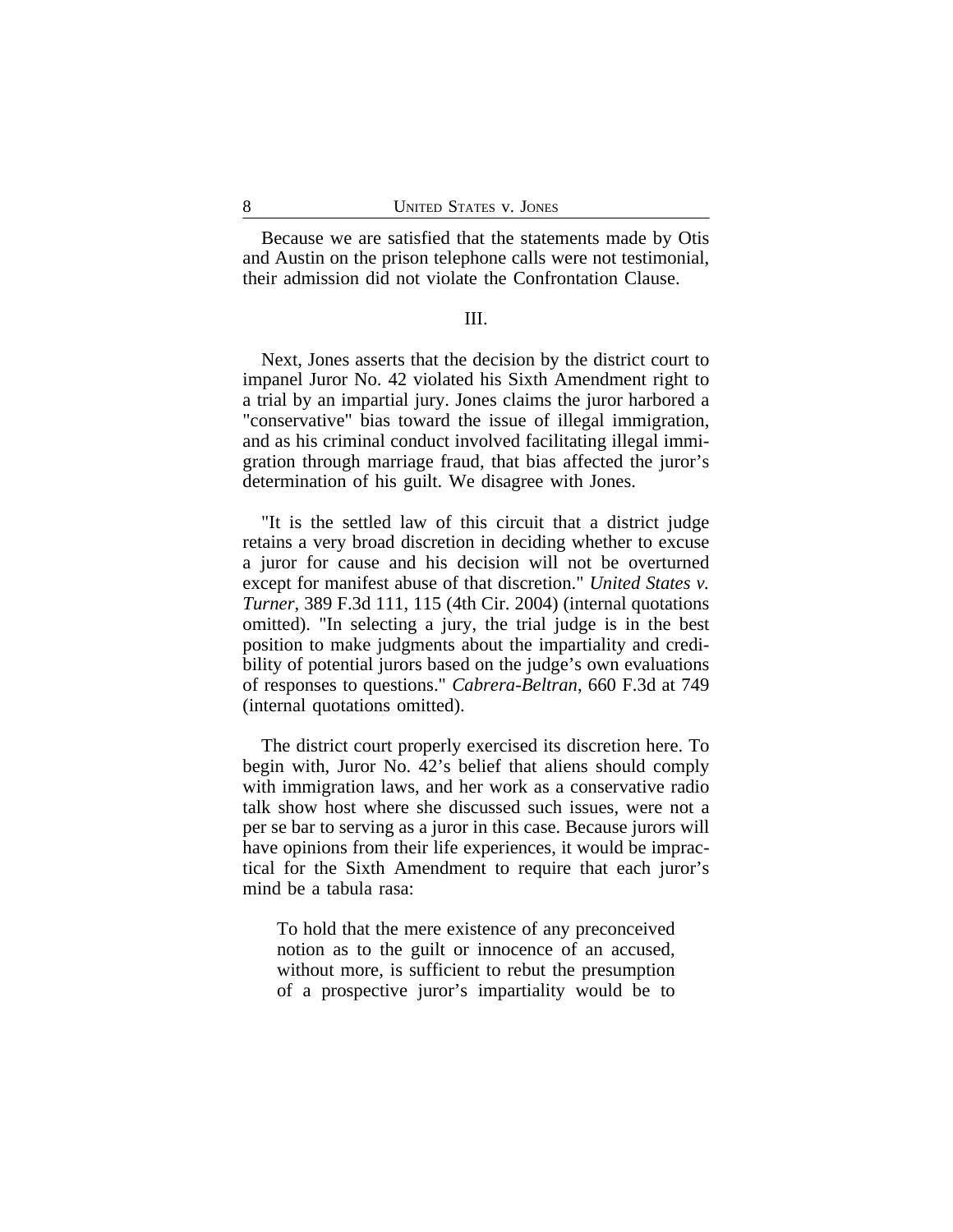establish an impossible standard. It is sufficient if the juror can lay aside his impression or opinion and render a verdict based on the evidence presented in court.

*Murphy v. Florida*, 421 U.S. 794, 800 (1975) (internal quotations omitted).

Here, Juror No. 42 said—not once, but three times—she could do just that. After the district court explained the purpose of voir dire, the juror acknowledged: "I know that what you're trying to do is figure out if someone could serve impartially. I would—I believe that I could according to the evidence and the Constitution, yes." J.A. 38. The court asked Juror No. 42 whether, if a trial involved allegations of an individual facilitating illegal immigration, she could "listen fairly and impartially to the evidence and render a fair and impartial verdict based only on the evidence that you hear here in the courtroom?" J.A. 39. The juror responded: "Yes. That's the beauty of the Constitution, is you're innocent until proven guilty." J.A. 39. The court then secured a final reassurance of impartiality: "So is there . . . [n]o doubt in your mind? You think you can render a fair and impartial . . . verdict if selected to serve on this jury?" J.A. 40. Juror No. 42 responded: "Yes." J.A. 40.

Although a juror's avowal of impartiality is not dispositive, *see Murphy*, 421 U.S. at 800, "if a district court views juror assurances of continued impartiality to be credible, the court may rely upon such assurances in deciding whether a defendant has satisfied the burden of proving actual prejudice." *United States v. Corrado*, 304 F.3d 593, 603 (6th Cir. 2002) (internal quotations omitted). Because Jones fails to cast doubt on Juror No. 42's assurance that she could set aside any opinion she may have had on the case, *see id.*, we defer to the district court's determination that she could serve impartially.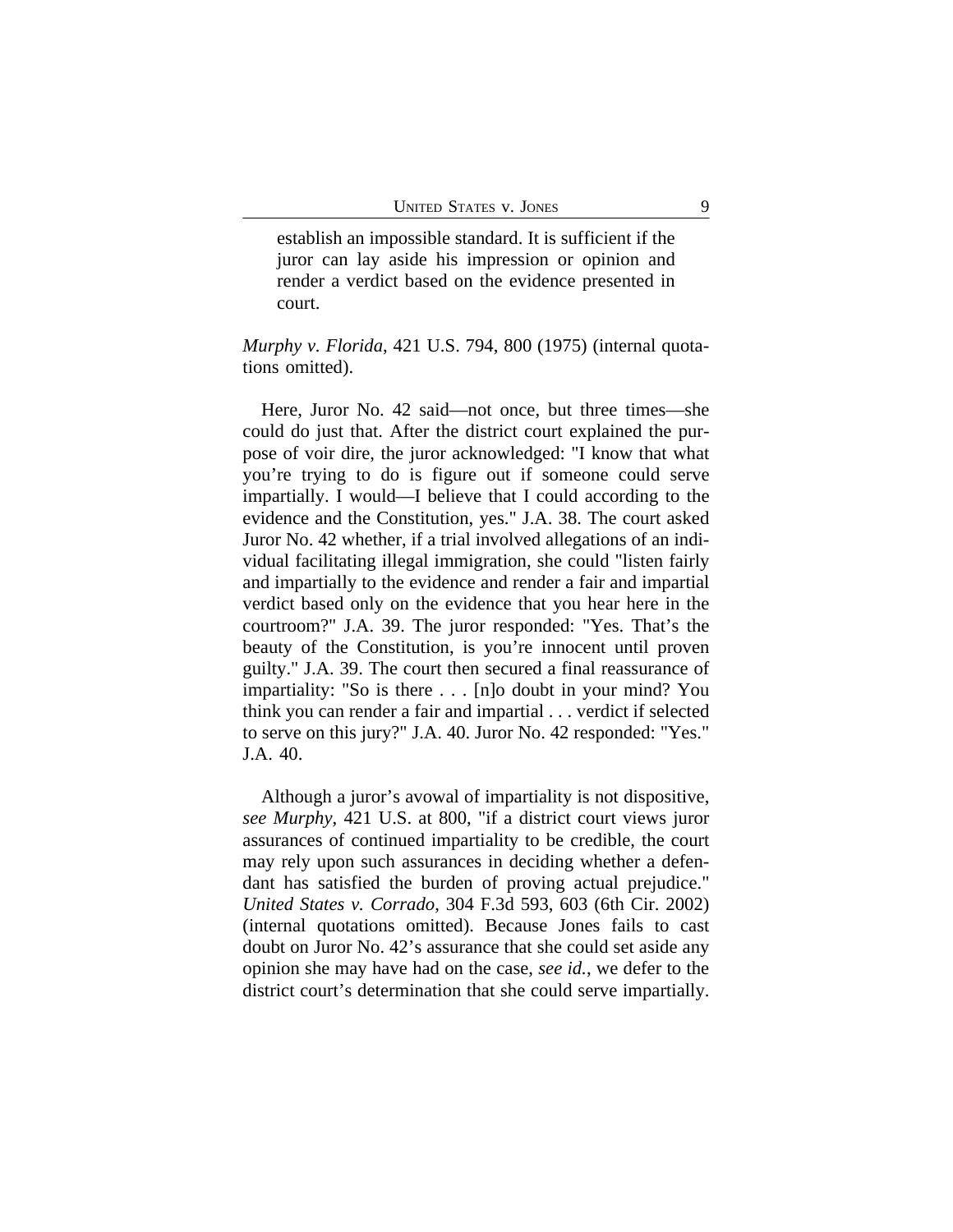#### IV.

Jones next challenges the district court's calculation of the advisory sentencing range under the United States Sentencing Guidelines, claiming that the court incorrectly grouped only one of the witness tampering counts (Counts 9-10) with the aiding and abetting false claims counts (Counts 6–8). "The grouping of multiple convictions, pursuant to USSG § 3D1.2, involves a legal interpretation of guidelines terminology, and we review grouping issues de novo." *United States v. Bolden*, 325 F.3d 471, 495 (4th Cir. 2003). Jones argues that the court should have grouped both witness tampering counts with the false claims counts, or alternatively, should have grouped Count 9 with the conspiracy and marriage fraud counts (Counts 1–5). Had the district court grouped both witness tampering counts, either with the false claims counts or with the conspiracy counts, Jones's final guideline range would have been lower.

In addressing Jones's arguments, we consider whether the relevant Sentencing Guidelines, USSG §§ 3C1.1, 3D1.2, require a district court to group only the "most serious" of multiple obstruction of justice convictions (here the witness tampering counts) with the underlying offense—i.e. "the offense with respect to which the obstructive conduct occurred." USSG § 3C1.1 cmt. n. 8. In answering this question, we follow the thread left by the district court and make our way through the labyrinth of Sentencing Guidelines provisions that govern Jones's claim of error.

The Sentencing Guidelines provide two methods by which a district court can punish a defendant for committing an "obstruction of justice" offense such as witness tampering. First, a court may sentence a defendant on an obstruction of justice conviction itself. *See* USSG § 2J1.2(a). Second, where there is no conviction for obstruction of justice, a court may still apply a two-level enhancement to another conviction if it finds by a preponderance of the evidence that a defendant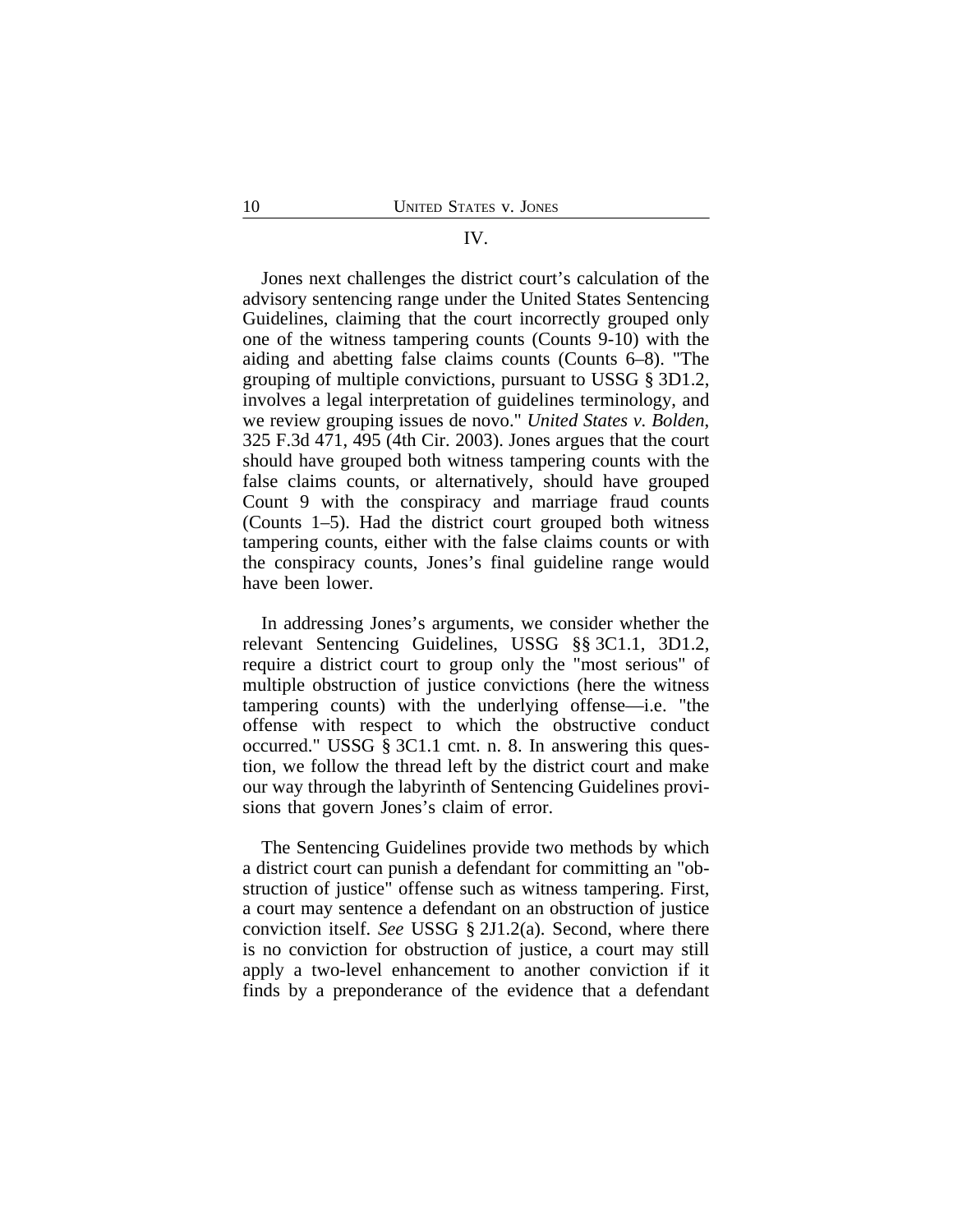obstructed justice with respect to that underlying offense. *See id.* § 3C1.1.

Where, as here, the defendant is convicted of both an obstruction offense (witness tampering) and the underlying offense (aiding and abetting false claims), the Sentencing Guidelines provide that "the count for the obstruction offense will be grouped with the count for the underlying offense. *Id.* § 3C1.1 cmt. n. 8. From there, the Guidelines direct that "[t]he offense level for that group of closely related counts will be the offense level for the underlying offense increased by the 2-level adjustment specified by this section, or the offense level for the obstruction offense, whichever is greater." *Id.*

In other words, when a defendant is convicted of both an obstruction of justice offense and the underlying offense, the Sentencing Guidelines group the two counts and either apply a two-level enhancement to the underlying offense or apply the offense level for the obstruction conviction, but never both. In this context, grouping serves two purposes: (1) obviating a factual finding of obstruction of justice at sentencing when the trier of fact has already reached such a finding at the guilt phase; and (2) preventing the "double counting" that would occur if a district court applied both a base offense level to the obstruction conviction and a two-level obstruction enhancement to the underlying offense. *See id.* § 3D1.2 cmt. n. 5.

USSG § 3C1.1 Application Note 8 provides that a court should group obstruction offenses under USSG § 3D1.2(c), which groups criminal counts of conviction "[w]hen one of the counts embodies conduct that is treated as a specific offense characteristic in, or other adjustment to, the guideline applicable to another of the counts." Because witness tampering serves as an adjustment (two-level obstruction enhancement) to the false claims guideline, it must be grouped.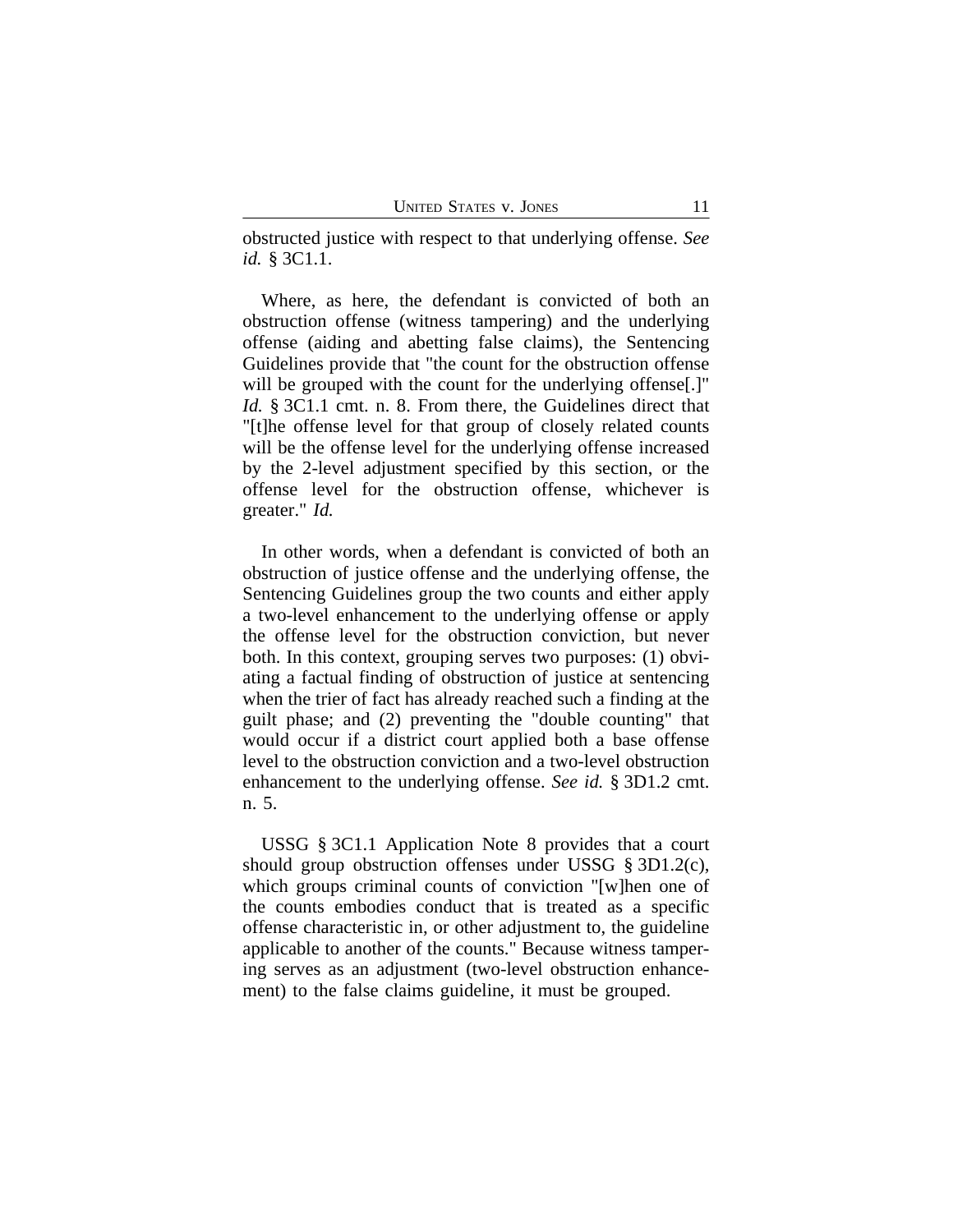However, where, as here, there are multiple obstruction convictions to group (in the form of two witness tampering counts), USSG § 3D1.2(c) Application Note 5 qualifies subsection (c):

Sometimes there may be several counts, each of which could be treated as an aggravating factor to another more serious count, but the guideline for the more serious count provides an adjustment for only one occurrence of that factor. In such cases, only the count representing the most serious of those factors is to be grouped with the other count.

Here there were two witness tampering counts, each of which could have supported a two-level enhancement to the more serious count of aiding and abetting false claims. But because the Sentencing Guidelines permit only one obstruction of justice enhancement under USSG § 3C1.1, USSG § 3D1.2 Application Note 5 directs the district court to group only the count "representing the most serious" obstructive conduct. *See United States v. Beckner*, 983 F.2d 1380, 1385 (6th Cir. 1993) (grouping only one of two "resisting arrest" counts with underlying offense pursuant to Application Note 5).

The district court meticulously followed this analysis to this point and found that because the witness tampering offense against Bowers (Count 10) "caused the potential witness to be in fear and physically upset, whereas Count 9 involved witness tampering with no evidence of a significant emotional impact on the target . . . Count Ten is the most serious of the witness tampering counts." J.A. 590. Accordingly, the district court grouped Count 10.

We agree that this was the proper way to group multiple obstruction of justice convictions under the Sentencing Guidelines. Jones's insistence that the district court should have grouped both obstruction convictions with the underlying offense overlooks (1) USSG § 3C1.1 Application Note 8,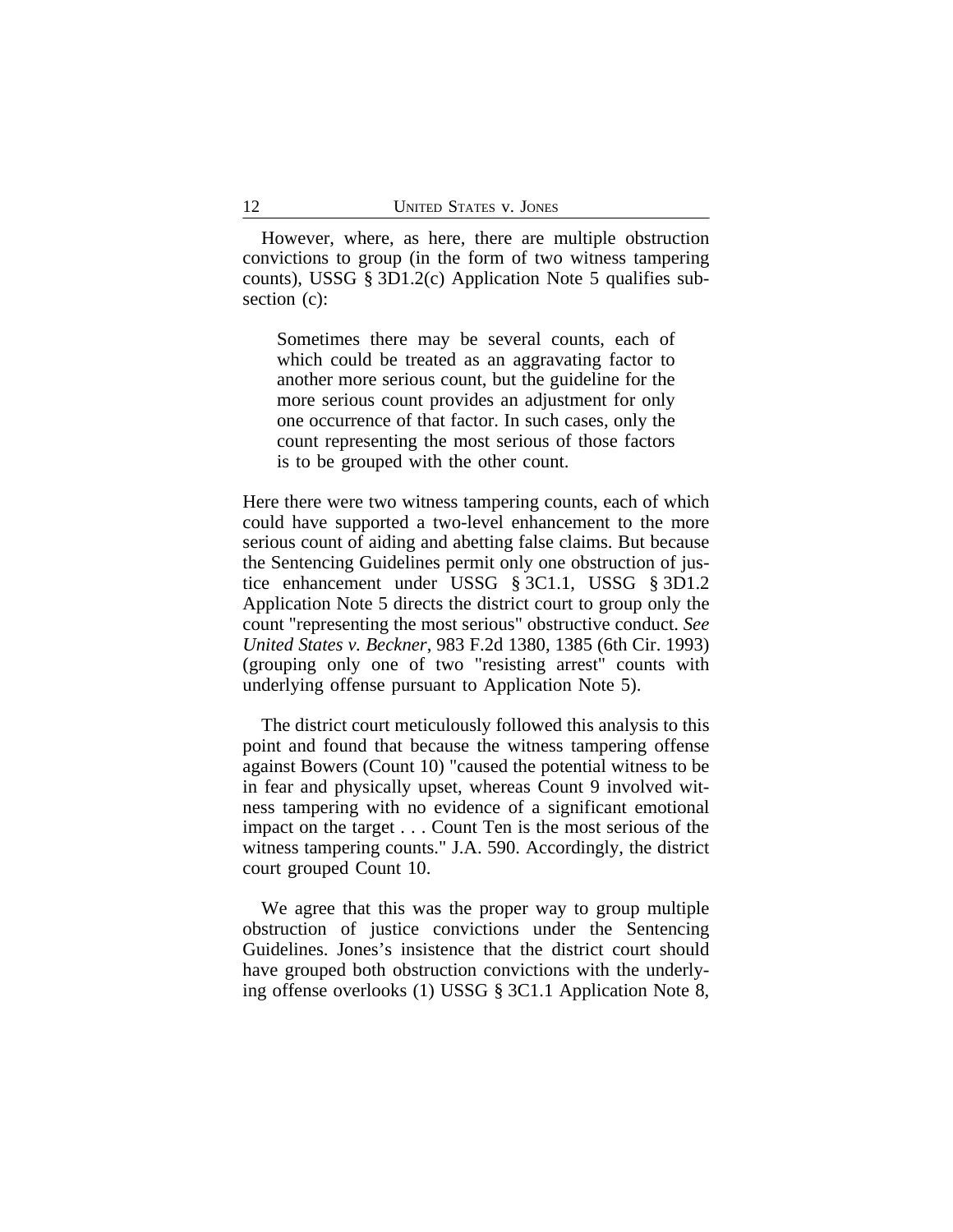which provides that the grouping of obstruction of justice convictions should occur pursuant to USSG § 3D1.2(c); and (2) USSG § 3D1.2 Application Note 5, which requires a district court to group only the "most serious" of the obstruction convictions.

We also reject Jones's alternative argument that even if the district court was correct to group only Count 10, it should nevertheless have grouped Count 9 with the counts for conspiracy and aiding and abetting marriage fraud (counts 1–5). Jones overlooks that USSG § 3C1.1 Application Note 8 provides that a court may group an obstruction conviction with only one "underlying offense": "the offense with respect to which the obstructive conduct occurred." Here the offense underlying the witness tampering counts was the aiding and abetting of false claims, therefore the obstruction counts were eligible for grouping only with those counts.

#### V.

Finally, we address the challenge to the district court's total loss calculation caused by Jones's fraudulent scheme. In a conviction for false claims against the United States, USSG § 2B1.1(b) escalates the applicable offense level based on the amount of total loss attributable to the defendant's conduct. In this case, the amount of loss calculated by the district court (\$134,702.39) resulted in a ten-level increase in the offense level. *See* USSG § 2B1.1(b)(1)(F). The district court also ordered Jones to pay this same amount in restitution.

"The determination of loss attributable to a fraud scheme is a factual issue for resolution by the district court, and we review such a finding of fact only for clear error." *United States v. Allmendinger*, 706 F.3d 330, 341 (4th Cir. 2013) (internal quotations omitted). In calculating the total loss attribution, a district court "need only make a reasonable estimate of the loss." USSG § 2B1.1 cmt. n. 3(C). In reaching this estimate, "'[a]ctual loss' means the reasonably foreseeable pecu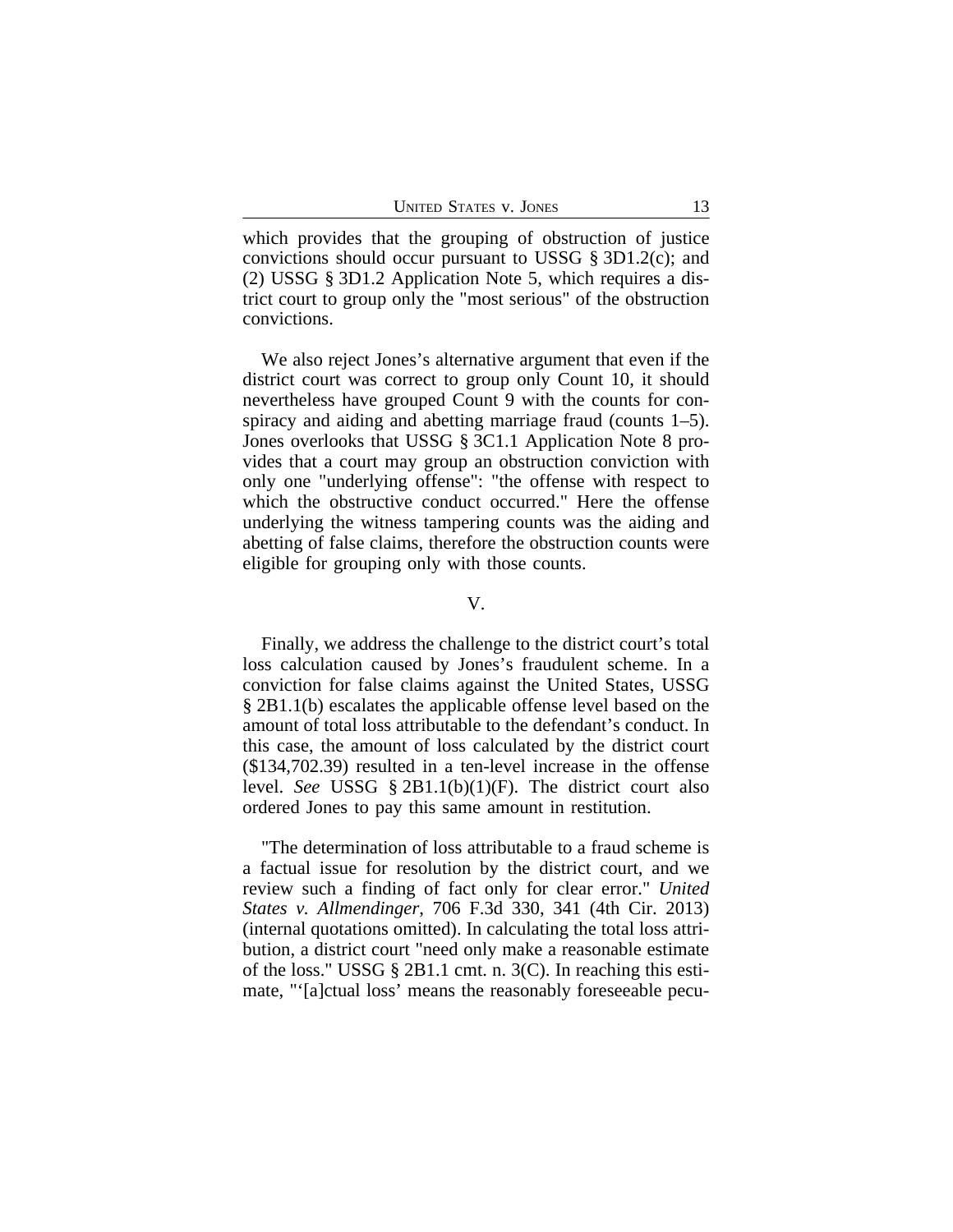niary harm that resulted from the offense." *Id.* cmt. n. 3(A)(i). "'[R]easonably foreseeable pecuniary harm' means pecuniary harm that the defendant knew or, under the circumstances, reasonably should have known, was a potential result of the offense." *Id.* cmt. n. 3(A)(iv).

The district court estimated that Jones defrauded the United States out of \$134,702.39 of BAH funds. Jones contends that he should not be responsible for \$28,844.40 of that amount, because Bowers and Alexander received these payments long "after they confessed to the [NCIS] that their respective marriages were fraudulent." Appellant's Br. 17. In Bowers's case, she received BAH benefits for seven months after confessing, while Alexander received benefits for fourteen months. Jones argues that he could not have reasonably foreseen that Bowers and Alexander would have continued to accept BAH benefits after confessing to the fraud.

We addressed a similar argument in *United States v. Tribble*, 209 F. App'x 332 (4th Cir. 2006), where the defendant falsely claimed workers' compensation from the United States Postal Service. After conviction and on appeal, Tribble claimed that the district court erred in its "actual loss" calculation by including funds he received after indictment—as the receipt of these funds was not reasonably foreseeable. We rejected that argument:

In this situation, it was entirely reasonable for Tribble to foresee that he would continue to receive benefits until he was actually convicted. Like any accused, a defendant charged with workers' compensation fraud is innocent until proven guilty. Consistent therewith, the pertinent statute requires that compensation benefits be terminated when a beneficiary is convicted of a fraud scheme relating thereto.

*Id.* at 341.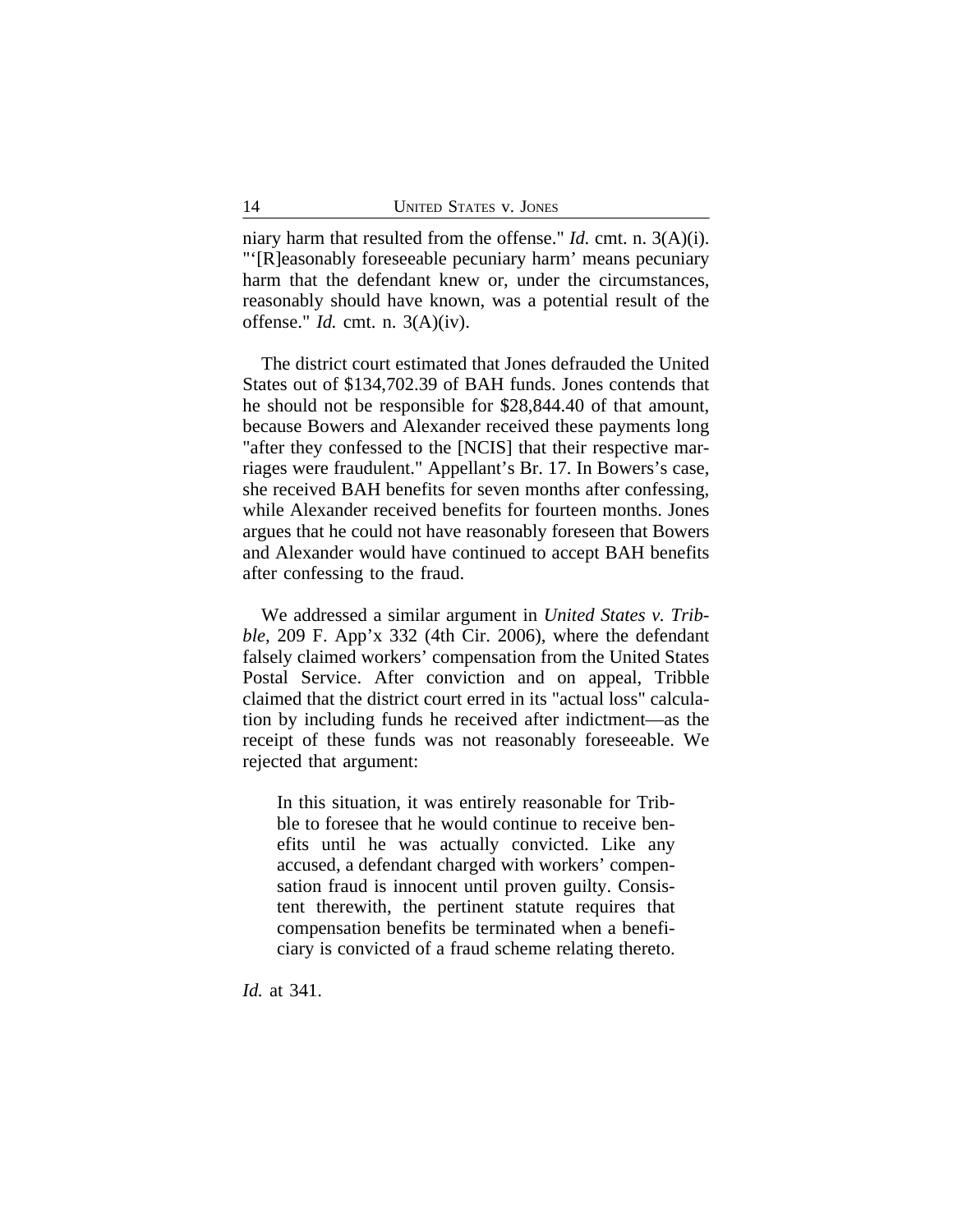| <b>UNITED STATES V. JONES</b> |  |  |
|-------------------------------|--|--|
|-------------------------------|--|--|

It is true that the defendant in *Tribble* continued to deny criminal wrongdoing, whereas the coconspirators in this case did not. Nevertheless, it is entirely foreseeable that losses caused by a fraudulent scheme will not cease the moment that coconspirators confess to the fraud. *Cf. Allmendinger*, 706 F.3d at 341-42 (affirming calculation of losses suffered by investors even after defendant sold ownership interest in investment company that operated fraudulent schemes); *United States v. Taylor*, 41 F. App'x 380, 383 (10th Cir. 2002) (affirming calculation of losses when coconspirator continued to embezzle money even after defendant left employment at the bank).

A confession is neither a final resolution of liability nor a self-initiating termination to a criminal enterprise. In this case, the confessions occurred during an investigation, at which point Alexander and Bowers could still have recanted, and NCIS agents had yet to establish the culpability of the other spouses and coconspirators. Jones was also actively obstructing the NCIS investigation to ensure that the fraud continued, making specious his claim that he could not foresee that very result.

Moreover, federal regulations did not require the Navy to terminate BAH payments the moment Alexander and Bowers confessed, nor for that matter do the regulations establish any particular timetable for terminating payments in cases of fraud. *See* Joint Federal Travel Regulations, ch. 10, ¶ U10106. We therefore conclude that it was reasonably foreseeable that the Navy would not terminate BAH payments until it had finished its investigation and formally determined that the BAH funds had been illicitly obtained. While one can quibble over whether the Navy acted with utmost dispatch to stop the payments to Alexander and Bowers, we nonetheless believe that the amount estimated by the district court was a foreseeable loss caused by the fraud.

The Sentencing Guidelines recognize that computing the losses caused by a fraud will often be an inexact calculation,